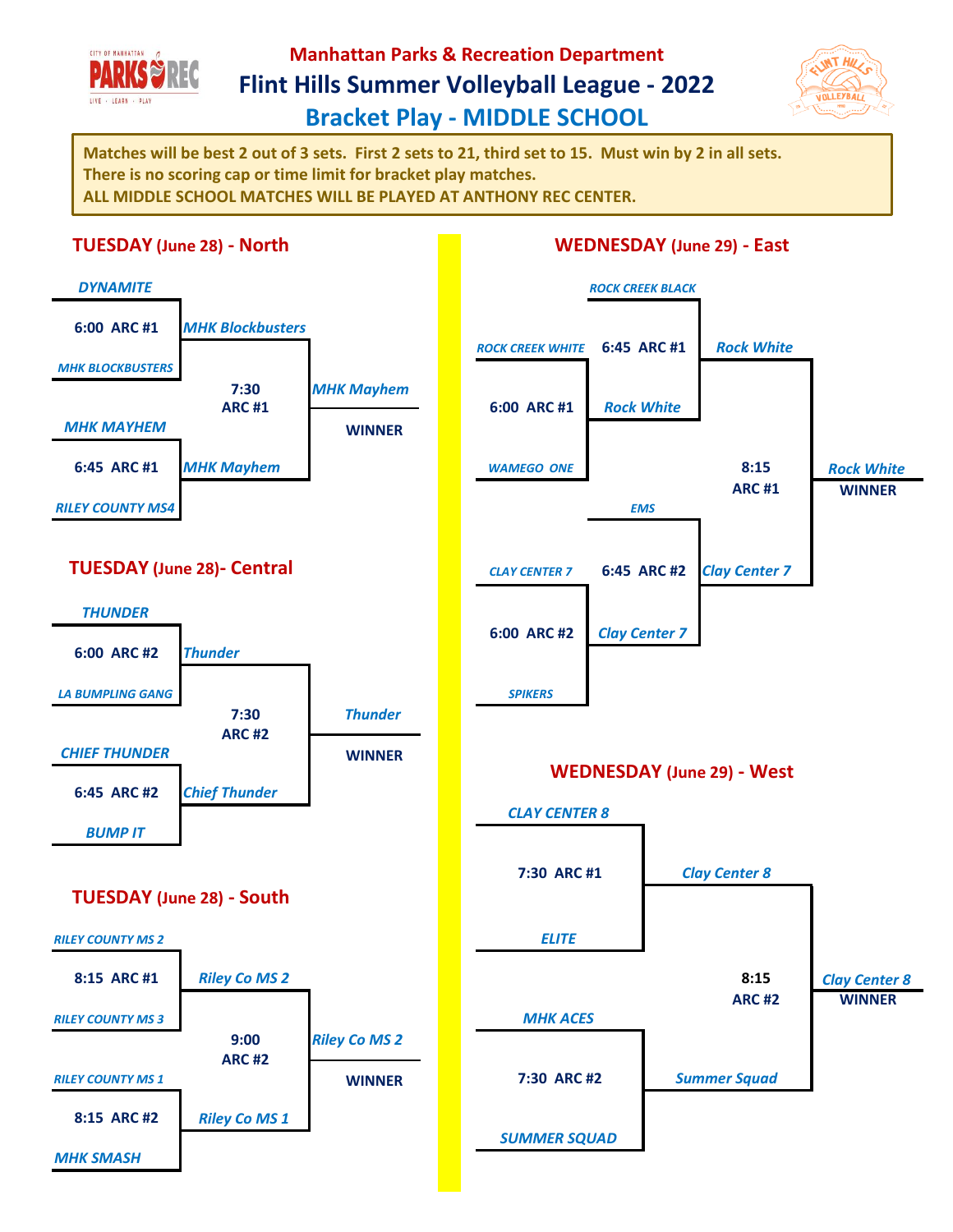

**Manhattan Parks & Recreation Department**

**Flint Hills Summer Volleyball League - 2022**



**Bracket Play - JV**

**Matches will be best 2 out of 3 sets. First 2 sets to 21, third set to 15. Must win by 2 in all sets. There is no scoring cap or time limit for bracket play matches. ALL JV MATCHES WILL BE PLAYED AT EISENHOWER REC CENTER.**